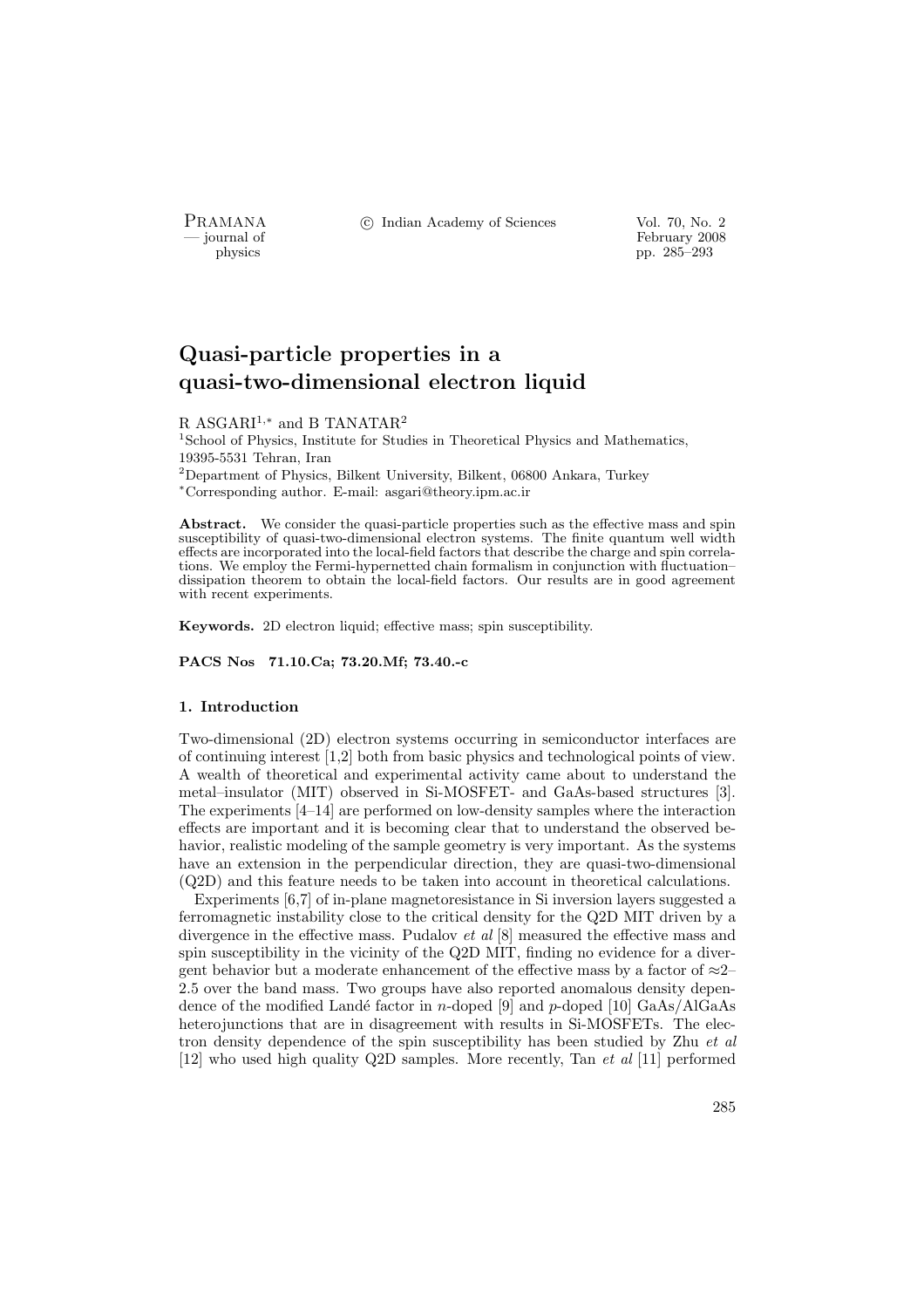## R Asgari and B Tanatar

measurements of the electronic effective mass in Q2D electron system over a wide range of electron density. Spin polarization for a Q2D electron system has been studied by a combination of measurements and calculations by Tutuc et al [13]. Their results revealed the importance of finite thickness of the electron layer and the resulting deformation of the energy surface in the presence of a parallel magnetic field induces an enhancement of the effective mass and Landé  $g^*$ -factor.

Theoretical calculations of the effective mass and spin susceptibility of electron systems are performed within the framework of Fermi liquid theory, the key ingredient of which is the quasi-particle concept and its interactions. As applied to the electron gas model this entails the calculation of effective electron–electron interactions which enter the many-body formalism allowing the calculation of various physical properties. A number of calculations considered the self-energy [15–19] from which density, spin polarization, and temperature dependence of effective mass are obtained. In these calculations the on-shell approximation [16,17] yields a diverging effective mass but the full solution of Dyson equation yields only a mild enhancement [18,19].

In a recent paper De Palo et al [20] employed quantum Monte Carlo simulation results for a 2D electron system in conjunction with perturbation theory using the parameters of specific samples of Zhu  $et \ al \ [12]$  to calculate the spin susceptibility and stressed the importance of Q2D nature of the physical systems. Dharmawardana in a series of papers [21] has calculated the effective mass, Landé  $g^*$ -factor and spin susceptibility for Q2D electron systems within the classical-map hypernetted chain (CHNC) approximation. He found that the thickness effect on the spin-phase transition provides a clear picture of the changes in the spin susceptibility enhancement leading to a strong increase in the  $g^*$ -factor, while the effective mass is increased from the reduction of the Coulomb potential in thick layers.

In this paper we study the quasi-particle properties such as effective mass and spin susceptibility of Q2D electron systems in the density range relevant to recent experiments of Tan *et al* [11] and Zhu *et al* [12]. Previously [19] we studied a strictly 2D electron system and calculated the effects of correlations and disorder in the effective mass enhancement. More recently, we concentrated [18] on Q2D systems, but we had employed local-field factors which were built from the quantum Monte Carlo (QMC) data and were valid for strictly 2D systems. Local-field factors embody correlation effects beyond the random phase approximation (RPA) and constitute a significant input to our calculations at intermediate couplings. To this end, we use static structure factors resulting from a Fermi-hypernetted chain calculation (FHNC) [22–25] in conjunction with the fluctuation–dissipation theorem to extract the local-field factors which depend on the quantum-well width. For the specific sample parameters of Tan  $et$  al  $[11]$  experiments, we find good agreement with the observed spin susceptibility. Our results are also in good agreement with the QMC simulations of De Palo  $et$  al [20] in the same range of coupling strengths.

#### 2. Theory

We consider a Q2D electron gas with band mass  $m$  in a semiconductor heterostructure with dielectric constant  $\kappa$ . We include the effect of thickness of a GaAs heterojunction into the bare electron–electron interaction  $v_{q} = 2\pi e^{2}F(qd)/(\kappa q)$ 

286 Pramana – J. Phys., Vol. 70, No. 2, February 2008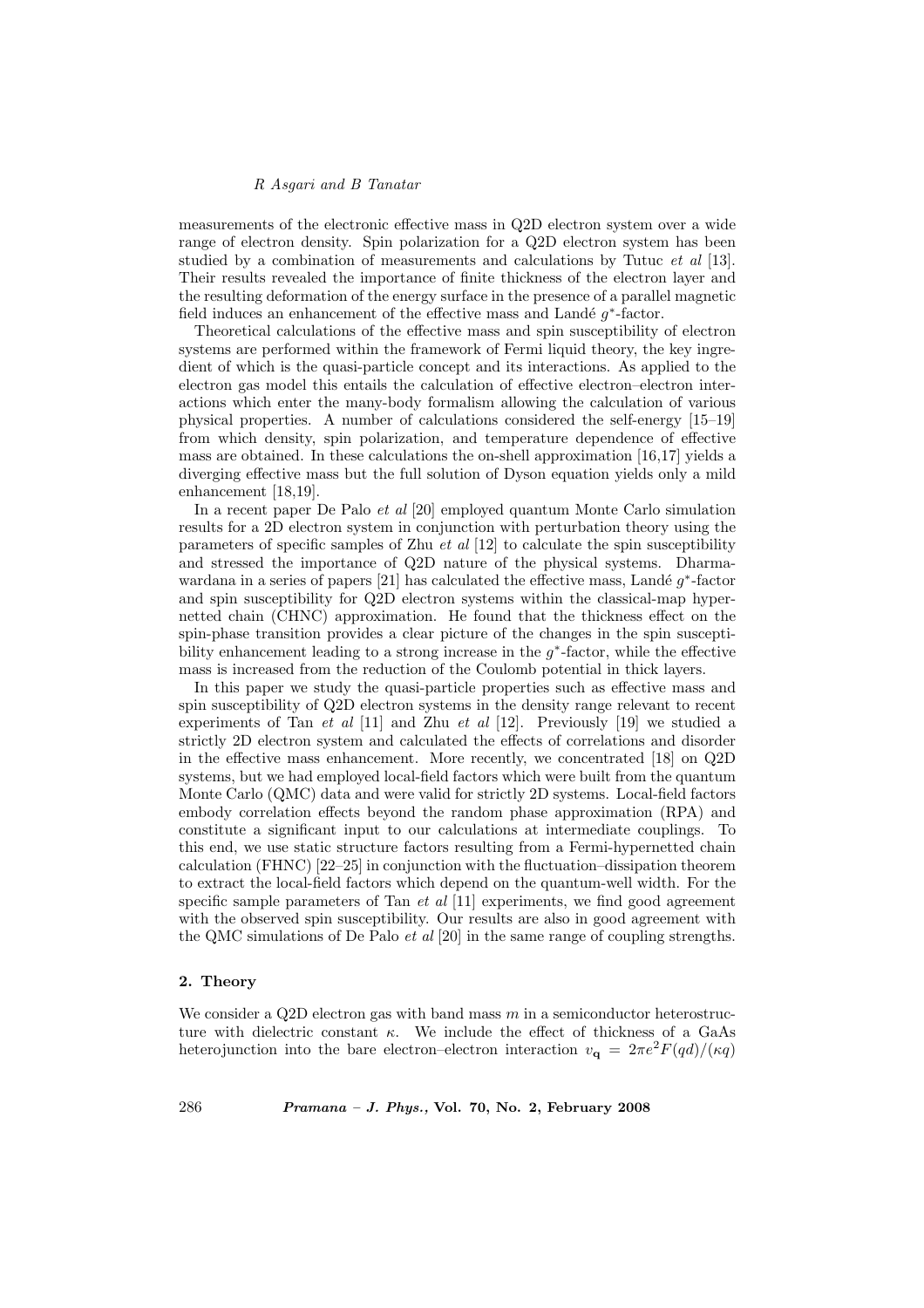which is the Coulomb potential renormalized by the form factor given by

$$
F(x) = \left(1 + \frac{\kappa_{\rm ins}}{\kappa_{\rm sc}}\right) \frac{8 + 9x + 3x^2}{16(1+x)^3} + \left(1 - \frac{\kappa_{\rm ins}}{\kappa_{\rm sc}}\right) \frac{1}{2(1+x)^6} ,\qquad (1)
$$

where  $d = [\hbar \kappa_{\rm sc}/(48\pi m e^2 n^*)]^{1/3}$  and  $n^* = n_{\rm depl} + 11n/32$ . Here the depletion layer charge density  $n_{\text{depl}}$  is essentially zero and  $\kappa_{\text{ins}} = 10.9$  and  $\kappa_{\text{sc}} = 12.9$  and  $\kappa$  is their average. At zero temperature there are only two parameters for a homogeneous Q2D electron gas, the Wigner-Seitz parameter  $r_s = (\pi n a_B^2)^{-1/2}$ , where  $a_B = \hbar^2 \kappa/(m e^2)$ is the effective Bohr radius, and the degree of spin polarization  $\zeta = |n_{\uparrow} - n_{\downarrow}|/n$ . Here  $n_{\sigma}$  is the average density of particles with spin  $\sigma = \uparrow, \downarrow$  and  $n = n_{\uparrow} + n_{\downarrow}$  is the total average density. We also define the Fermi energy and wave number by the total average density. We also define<br>  $\varepsilon_{\rm F} = \hbar^2 k_{\rm F}^2/(2m)$  and  $k_{\rm F} = (2\pi n_{\rm 2D})^{1/2} = \sqrt{2m_{\rm F}^2}$  $\overline{2}/(r_{\rm s}a_{\rm B})$ , respectively.

To calculate the quasi-particle (QP) properties, we start with the calculation of the retarded self-energy, which can be decomposed in the usual way into the frequency-independent Hartree–Fock and frequency-dependent correlation parts [15,17]. The correlation part of the self-energy involves the effective QP interaction between the electrons for which we use the Kukkonen–Overhauser form [15,26]. The main ingredient of this formalism is the screening dielectric function

$$
\frac{1}{\varepsilon(\mathbf{q},\omega)} = 1 + v_{\mathbf{q}} \left[ 1 - G_{+}(\mathbf{q}) \right]^2 \chi_{\text{C}}(\mathbf{q},\omega) + 3 v_{\mathbf{q}} G_{-}^2(\mathbf{q}) \chi_{\text{S}}(\mathbf{q},\omega). \tag{2}
$$

In this expression  $\chi_C(\mathbf{q}, \omega)$  and  $\chi_S(\mathbf{q}, \omega)$  represent the charge–charge and spin–spin response functions, which in turn are defined and determined by the spin-symmetric and spin-antisymmetric local field factors  $G_+(\mathbf{q})$  and  $G_-(\mathbf{q})$  via the relations

$$
\chi_{\rm C,S}(\mathbf{q},\omega) = \frac{\chi_0(\mathbf{q},\omega)}{1 - f_{\rm C,S}(\mathbf{q})\chi_0(\mathbf{q},\omega)},
$$
\n(3)

where  $f_C(\mathbf{q}) = v_\mathbf{q}[1 - G_+(\mathbf{q})], f_S(\mathbf{q}) = -v_\mathbf{q}G_-(\mathbf{q})$  and  $\chi_0(\mathbf{q}, \omega)$  is the response function of a noninteracting system. In the paramagnetic electron liquid  $G_{\pm}(\mathbf{q}) = [G_{\uparrow\uparrow}(\mathbf{q}) \pm G_{\uparrow\downarrow}(\mathbf{q})]/2$ , where  $G_{\sigma\sigma'}(\mathbf{q})$  are the spin-resolved local-field factors. Note that we have approximated the local-field factors by their static, frequency-independent limits.

Quite generally, once the QP self-energy is known, the QP excitation energy  $\delta\mathcal{E}_{\text{QP}}(\mathbf{k})$ , which is the QP energy measured from the chemical potential  $\mu$  of the interacting system, can be calculated by solving self-consistently the Dyson equation

$$
\delta \mathcal{E}_{\mathrm{QP}}(\mathbf{k}) = \xi_{\mathbf{k}} + \Re \Sigma_{\mathrm{ret}}^{\mathrm{R}}(\mathbf{k}, \omega) \big|_{\omega = \delta \mathcal{E}_{\mathrm{QP}}(\mathbf{k})/\hbar} , \qquad (4)
$$

where  $\Re\Sigma_{\rm ret}^{\rm R}({\bf k},\omega)=\Re\Sigma_{\rm ret}({\bf k},\omega)-\Sigma_{\rm ret}(k_{\rm F},0)$ . For later purposes we introduce at this point the so-called on-shell approximation (OSA). This amounts to approximating the QP excitation energy by calculating  $\Re \Sigma_{\rm ret}^{\rm R}({\bf k},\omega)$  in eq. (4) at the frequency  $\omega = \xi_{\bf k}/\hbar$ .

Once the QP excitation energy is known, the effective mass  $m^*(k)$  can be calculated by means of the relationship

$$
\frac{1}{m^*(k)} = \frac{1}{\hbar^2 k} \frac{\mathrm{d}\delta \mathcal{E}_{\mathrm{QP}}(k)}{\mathrm{d}k}.
$$
\n(5)

*Pramana – J. Phys.*, Vol. 70, No. 2, February 2008 287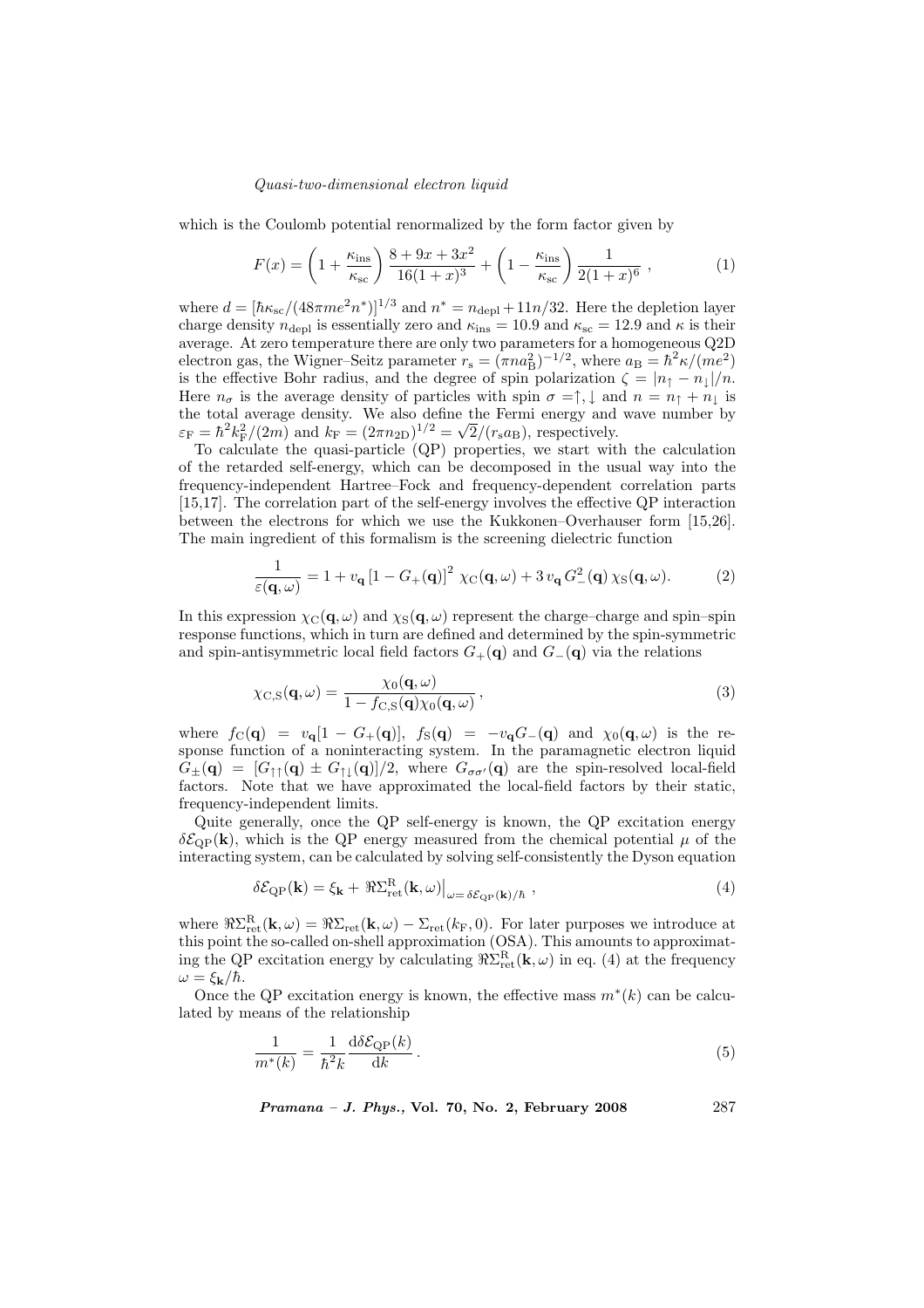## R Asgari and B Tanatar

Evaluating  $m^*(k)$  at  $k = k_F$ , one gets the QP effective mass at the Fermi surface. We remark that the QP excitation energy may be calculated either by solving self-consistently the Dyson equation or using the OSA.

Starting with the quasi-particle energy and its relation to the Landau interaction function, one can derive the modified Landé  $g^*$ -factor expression [15].

$$
\frac{g}{g^*} = 1 + \frac{m^*}{2\pi} \int_0^{2\pi} \frac{\mathrm{d}\phi}{2\pi} \left( \frac{\delta^2 E}{\delta n_\mathbf{k}^\dagger \delta n_\mathbf{p}^\dagger} - \frac{\delta^2 E}{\delta n_\mathbf{k}^\dagger \delta n_\mathbf{p}^\dagger} \right),\tag{6}
$$

where E is the total ground state energy. Here  $|\mathbf{k}| = |\mathbf{P}| = \mathbf{k}_{\text{F}}$  and  $\phi$  is the angle between them. Once the QP effective mass  $m^*$  and modified Landé  $g^*$ -factor have been calculated, the spin susceptibility is found by the following exact relationship:

$$
\frac{\chi^*}{\chi_0} = \frac{m^*}{m} \frac{g^*}{g} \,,\tag{7}
$$

where  $\chi_0$  is the Pauli spin susceptibility.

As is clear from eqs (2) and (3) the local-field factors are the fundamental quantities for an evaluation of quasi-particle properties. Our strategy is to use accurate spin-symmetric and spin-antisymmetric static structure factors to build the local-field factors [27]. For this purpose we use the Fermi hypernetted-chain approach [22–25] to calculate the spin-symmetric and spin-antisymmetric static structure factors incorporating the finite thickness effects in a quantum well.

Within the FHNC approach, a formally exact differential equation for the paircorrelation function  $g_{\sigma\sigma'}(r)$  reads

$$
\left[ -\frac{\hbar^2}{m} \nabla_{\mathbf{r}}^2 + v(r) + v_{\mathbf{p}}^{\sigma \sigma'}(r) + V_{\mathbf{EKS}}^{\sigma \sigma'}(r) \right] \sqrt{g_{\sigma \sigma'}(r)} = 0. \tag{8}
$$

Here,  $v(r)$  is the Q2D potential and the 'Pauli potential'  $v^{\sigma \sigma'}_p$  $P_P^{\sigma\sigma'}(r)$  is defined by [28]

$$
v_{\rm p}^{\sigma\sigma'}(r) = \frac{\hbar^2}{m} \frac{\nabla_{\bf r}^2 \sqrt{g_{\sigma\sigma'}^{\rm HF}(r)}}{\sqrt{g_{\sigma\sigma'}^{\rm HF}(r)}}.
$$
\n(9)

Although the expression for the Pauli potential is exact only for a weakly coupled 2D electron gas [28], we shall assume in the following that it can provide useful results in our FHNC approach in Q2D. The FHNC expresses the potential  $V_{\text{\tiny EKS}}^{\sigma\sigma'}(r)$ in eq. (8), which is the sum of the Hartree and of the exchange-correlation potential, as the sum of two effective pair interactions [22–24]:

$$
V_{\text{EKS}}^{\sigma\sigma'}(r) = W_{\text{B}}^{\sigma\sigma'}(r) + \delta_{\sigma\sigma'} W_{\text{e}}^{\sigma\sigma}(r). \tag{10}
$$

We introduce the partial structure factors  $S_{\sigma\sigma'}(q)$  of the binary mixture which are the Fourier transforms of  $g_{\sigma\sigma'}(r)$ . We also introduce the Fourier transform of  $W_{\text{B}}^{\sigma\sigma'}(r)$  ( $W_{\text{B}}^{\sigma\sigma'}(q)$ , say). Minimization of the ground state energy against arbitrary variations of  $q_{\sigma\sigma'}(r)$  yields the expression

$$
W_{\mathcal{B}}^{\sigma\sigma'}(q) = -\frac{\varepsilon_q}{\sqrt{n_\sigma n_{\sigma'}}} [S_{\sigma\sigma'}(q) - \delta_{\sigma\sigma'}] - V_{\sigma\sigma'}(q) ,\qquad (11)
$$

288 Pramana – J. Phys., Vol. 70, No. 2, February 2008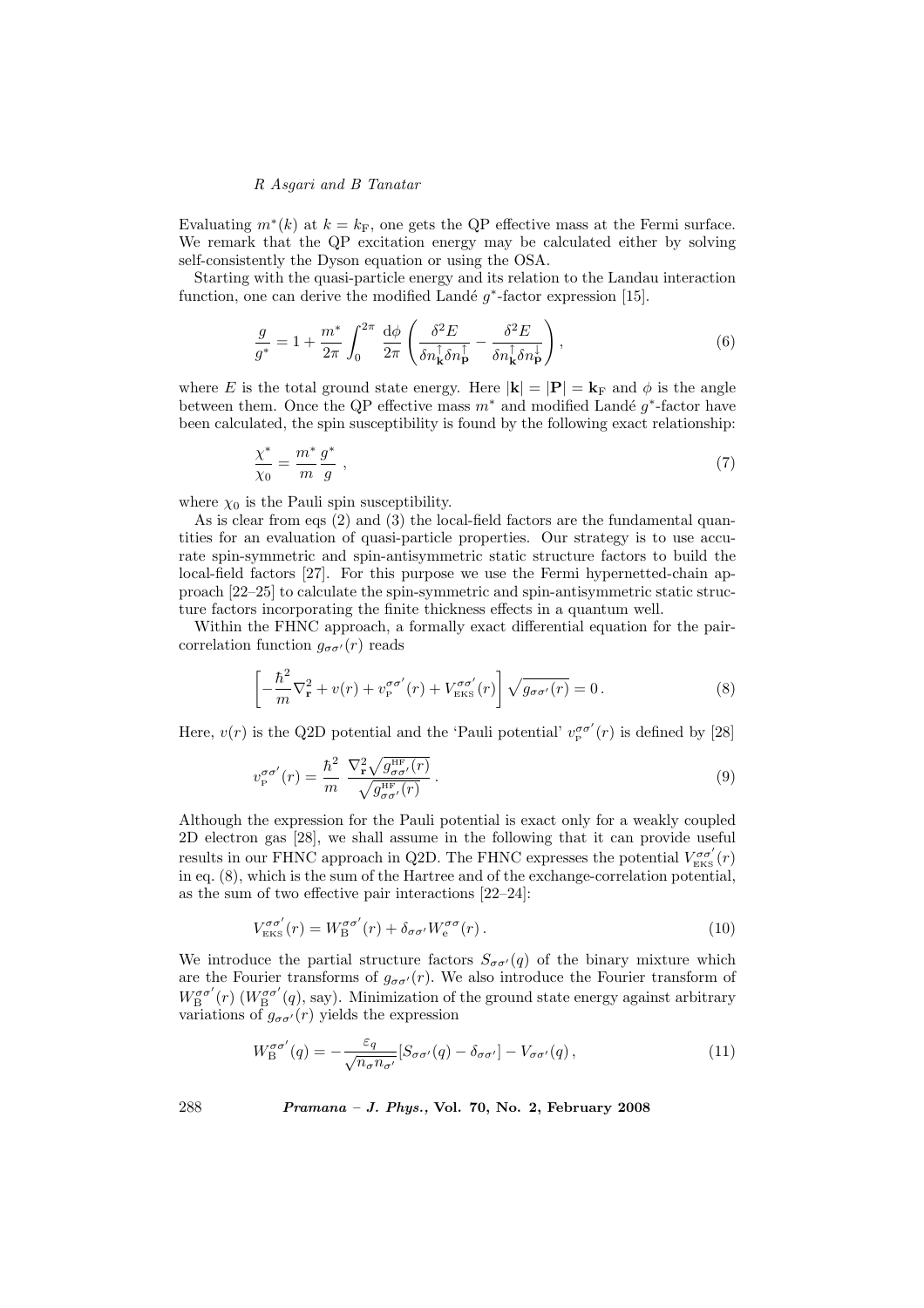where  $\varepsilon_q = \hbar^2 q^2/(2m)$  is the single-particle energy and the function  $V_{\sigma\sigma'}(q)$  is the Fourier transform of the 'particle–hole' interaction.  $V_{\sigma\sigma'}(r)$  is given by

$$
V_{\sigma\sigma'}(r) = g_{\sigma\sigma'}(r)[v(r) + W_e^{\sigma\sigma'}(r) + v_{\rm p}^{\sigma\sigma'}(r)] + [g_{\sigma\sigma'}(r) - 1]W_{\rm B}^{\sigma\sigma'}(r) + \frac{\hbar^2}{m} \left| \nabla \sqrt{g_{\sigma\sigma'}(r)} \right|^2.
$$
 (12)

Turning to the second term on the left-hand side of eq. (10), the effective pair potential  $W_e^{\sigma\sigma}(r)$  has a rather complicated expression within the FHNC [22–24]. However, in dealing with a one-component electron fluid, Kallio and Piilo [29] have proposed a simple and effective way to account for this consequence of the antisymmetry of the fermion wave function. Their argument generalized to our twocomponent Fermi fluid leads to the requirement that in Fourier transform this term should cancel the effective boson-like interaction  $W_{\text{B}}^{\sigma\sigma}(q)$  for parallel-spin electrons at low coupling. That is,

$$
W_{\rm e}^{\sigma\sigma}(q) = -\lim_{r_s \to 0} W_{\rm B}^{\sigma\sigma}(q) = \frac{\varepsilon_q}{2n_\sigma} [1 + 2S_{\sigma\sigma}^{\rm HF}(q)] \left[ \frac{S_{\sigma\sigma}^{\rm HF}(q) - 1}{S_{\sigma\sigma}^{\rm HF}(q)} \right]^2 , \qquad (13)
$$

where  $S_{\sigma\sigma}^{\text{HF}}(q)$  is the Hartree–Fock structure factor. The above formal set of equations within the FHNC approach are solved self-consistently.



**Figure 1.** Many-body effective mass as a function of  $r_s$  for  $0 \le r_s \le 8$  for a Q2D electron gas confined in a GaAs/AlGaAs triangular quantum well of the type used in ref. [11].

Pramana – J. Phys., Vol. 70, No. 2, February 2008 289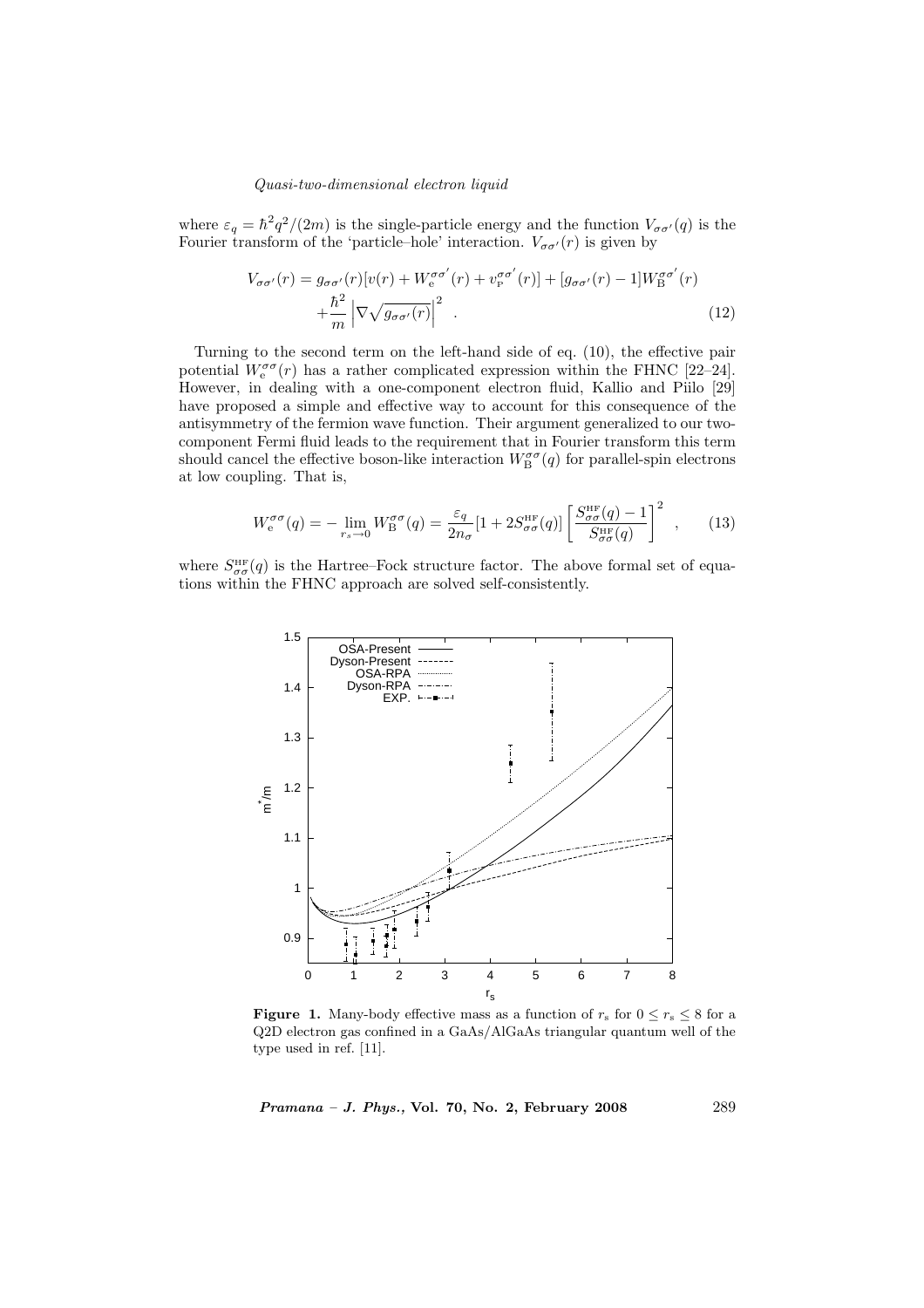R Asgari and B Tanatar



**Figure 2.**  $g^*/g$  as a function of  $r_s$  for  $0 \le r_s \le 6$ . The experimental data  $\chi^* m / \chi_0 m^*$  is from the  $\chi^* / \chi_0$  of empirical formula given by ref. [12] divided by the  $m^*/m$  of ref. [11].

The fluctuation–dissipation theorem relates the dynamic susceptibilities defined above to the static structure factors

$$
S_{\pm}(q) = -\frac{1}{n\pi} \int_0^\infty d\omega \,\Im[\chi_{\rm C,S}(q,\omega)] \;, \tag{14}
$$

where  $S_{\pm}(q) = [S_{\uparrow\uparrow} \pm S_{\uparrow\downarrow}]/2$ . As  $\chi_C(q,\omega)$  and  $\chi_S(q,\omega)$  depend on  $G_{+}(q)$  and  $G_{-}(q)$ , respectively, the above integral expression allows one to determine the local-field factors once the static structure factors are calculated by the FHNC approach.

## 3. Results and discussion

In figure 1 we show our numerical results of the QP effective mass both in OSA and Dyson approximations. The QP effective mass enhancement is substantially smaller in the Dyson equation calculation than in the OSA, because of cancellations in the expression for the Dyson approach [18,30]. To clarify the effect of chargeand spin-density fluctuations we have also included the RPA results which do not take the spin fluctuations into account. Comparing the results of figure 1 with the experimental measurements of Tan  $et al [11]$  we can draw the following conclusions: (i) RPA and present results are rather similar in the weak coupling limit ( $r_s \ll$ 1), (ii) theoretical calculations in the strong coupling region are not so close to experimental data. We note that experimental data were collected at weak magnetic

290 Pramana – J. Phys., Vol. 70, No. 2, February 2008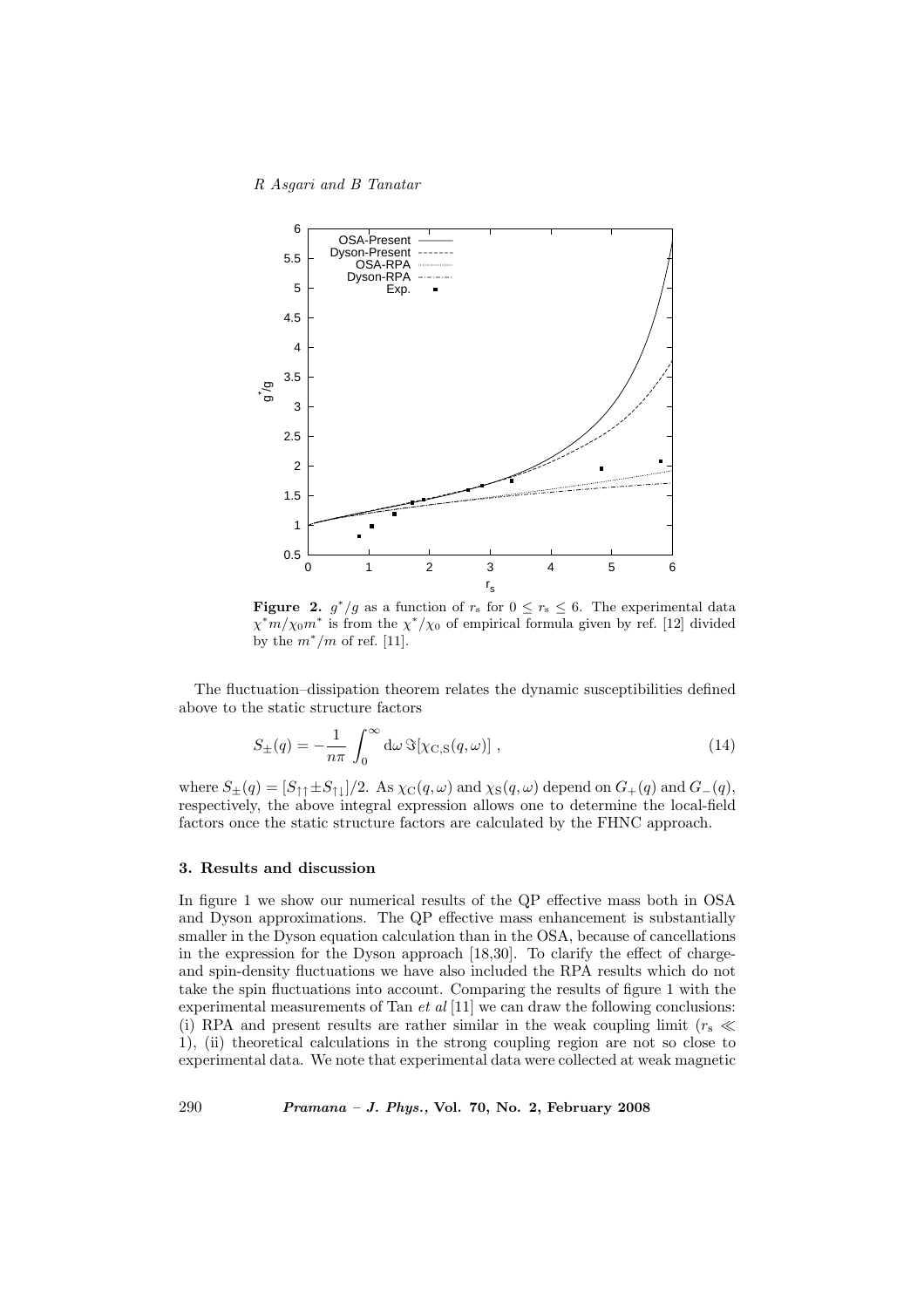

**Figure 3.** Spin susceptibility as a function of  $r_s$  for  $0 \le r_s \le 10$  for a Q2D electron gas confined in a GaAs/AlGaAs triangular quantum well of the type used in ref. [12] compared with quantum Monte Carlo results of ref. [20].

fields and mostly in high Landau levels. However, our numerical calculations have been performed in the absence of a magnetic field.

Figure 2 displays our results for the ratio  $g^*/g$  as a function of  $r_s$  for  $0 \le r_s \le 6$ .  $g^*/g$  embodies the charge and spin fluctuation effects through  $G_+$  and  $G_-$ . We included the value of experimental  $\chi^* m / \chi_0 m^*$  which is extracted from the  $\chi^* / \chi_0$ empirical formula given by Tan et al [12] divided by the experimental data of  $m^*/m$ of Tan *et al* [11]. We observe that there is an enhancement in  $g^*$  beyond  $r_s \sim 5$ within the present method using either OSA or the Dyson approaches compared to the experimental data and the RPA calculation. In particular, it is surprising that RPA yields a reasonable agreement with experiment in a region of  $r<sub>s</sub>$  values where it is not expected to be very reliable.

In figure 3 we show the spin susceptibility as a function of  $r_s$  compared to RPA, recent experimental data of Zhu et al [12] and quantum Monte Carlo calculation [20]. As is clear from this figure,  $\chi^*/\chi$  starts at unity when  $r_s$  tends to zero and increases with increasing  $r_{\rm s}$  values. Our numerical calculations within both OSA and Dyson approximations are in good agreement with the experimental measurements in the weak and intermediate coupling limits. Furthermore, the level of agreement we obtain is slightly better than QMC simulations [20,31] which do not take the finite thickness effects into account.

The above results for the spin susceptibility basically reflect the present status of the perturbation theory-based calculations despite the fact that a highly

*Pramana – J. Phys.*, Vol. 70, No. 2, February 2008 291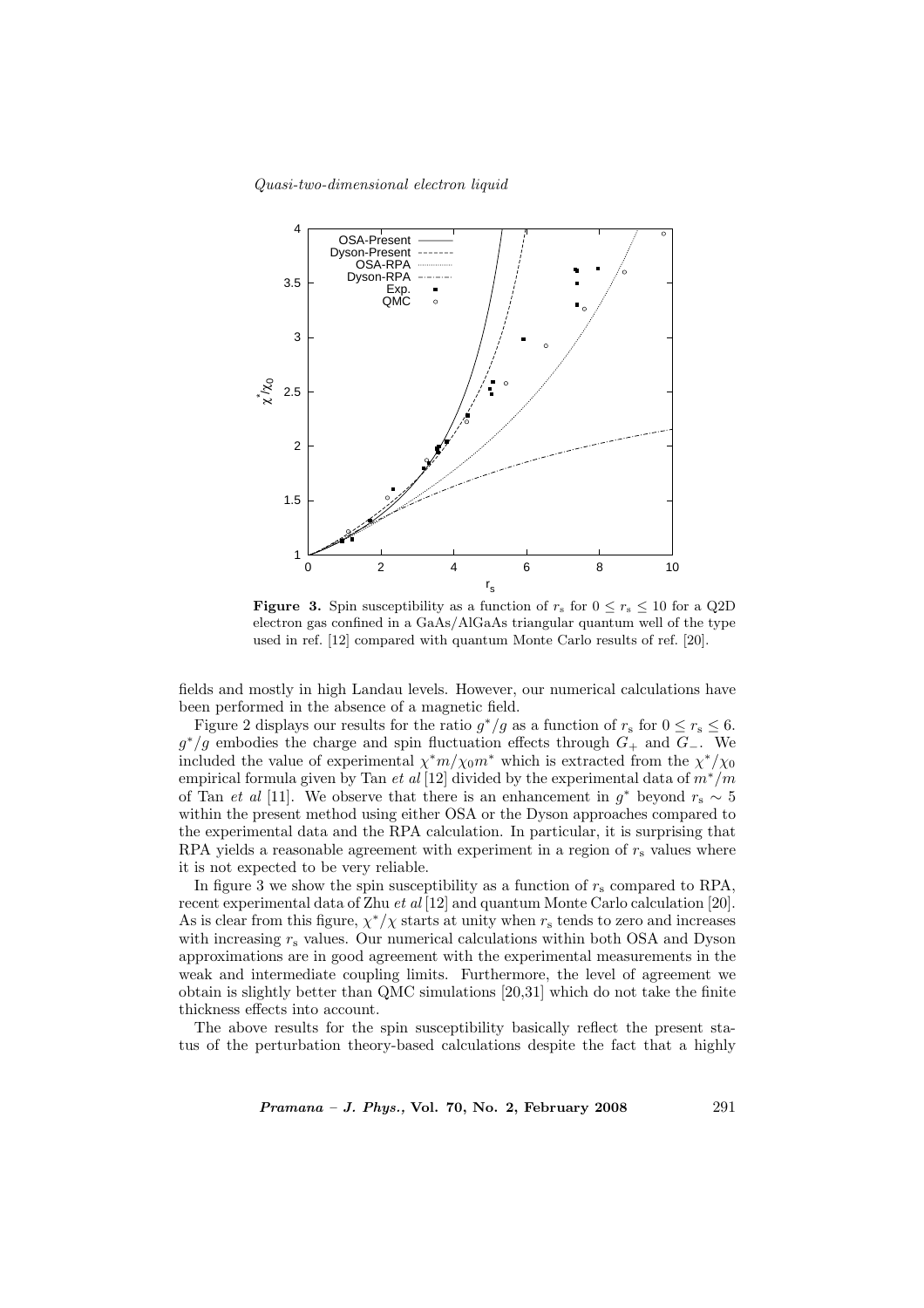## R Asgari and B Tanatar

sophisticated approach was taken to improve the quasi-particle interactions. The poor agreement with experimental data beyond  $r_s \sim 4$  can be considered to be a shortcoming of the formalism. Our calculations indicate that finite thickness effects alone cannot account for the discrepancy. It would be important to improve upon this outstanding theoretical problem. The recent QMC calculation by De Palo et al [20] which represents the experiments quite well, on the other hand, is based on the accurate evaluation of the ground-state energy and therefore is of a different nature than our approach. It is of theoretical interest to bring the level of agreement between different approaches closer.

In conclusion, we have performed the calculation of effective mass and spin susceptibility for a Q2D electron system to compare with recent experiments. The correlation effects are described by local-field factors obtained from self-consistent FHNC formalism. The finite width effects are consistently included in our calculations which improve the agreement with experiments.

#### Acknowledgment

This work is supported by TUBITAK (106T052) and TUBA.

# References

- [1] T Ando, A B Fowler and F Stern, Rev. Mod. Phys. 54, 437 (1982)
- [2] G F Giuliani and G Vignale, Quantum theory of the electron liquid (Cambridge University Press, Cambridge, England, 2005)
- [3] E Abrahams, S V Kravchenko and M P Sarachik, Rev. Mod. Phys. 73, 251 (2001) S V Kravchenko and M P Sarachik, Rep. Prog. Phys. 67, 1 (2004)
- [4] V T Dolgopolov, G V Kravchenko, A A Shashkin and S V Kravchenko, JEPT Lett. 55, 733 (1992) D Simonian, S V Kravchenko, M P Sarachik and V M Pudalov, Phys. Rev. Lett. 79, 2304 (1997)
- V M Pudalov, G Brunthaler, A Prinz and G Bauer, JEPT Lett. 65, 932 (1997)
- [5] T Okamoto, K Hosoya, S Kawaji and A Yagi, Phys. Rev. Lett. 82, 3875 (1999)
- [6] S A Vitkalov, H Zheng, K M Mertes, M P Sarachik and T M Klapwijk, Phys. Rev. Lett. 87, 086401 (2001)
- [7] A A Shashkin, S V Kravchenko, V T Dolgopolov and T M Klapwijk, Phys. Rev. Lett. 87, 086801 (2001); Phys. Rev. B66, 073303 (2002)
- [8] V M Pudalov, M E Gershenson, H Kojima, N Butch, E M Dizhur, G Brunthaler, A Prinz and G Bauer, Phys. Rev. Lett. 88, 196404 (2002)
- [9] E Tutuc, S Melinte and M Shayegan, Phys. Rev. Lett. 88, 036805 (2002)
- [10] H Noh, M P Lilly, D C Tsui, J A Simmons, E H Hwang, S Das Sarma, L N Pfeiffer and K W West, Phys. Rev. B68, 165308 (2003)
- [11] Y-W Tan, J Zhu, H L Stormer, L N Pfeiffer, K W Baldwin and K W West, Phys. Rev. Lett. 94, 016405 (2005)
- [12] J Zhu, H L Stormer, L N Pfeiffer, K W Baldwin and K W West, Phys. Rev. Lett. 90, 056805 (2003) Y-W Tan, J Zhu, H L Stormer, L N Pfeiffer, K W Baldwin and K W West, Phys.

Rev. B73, 045334 (2006)